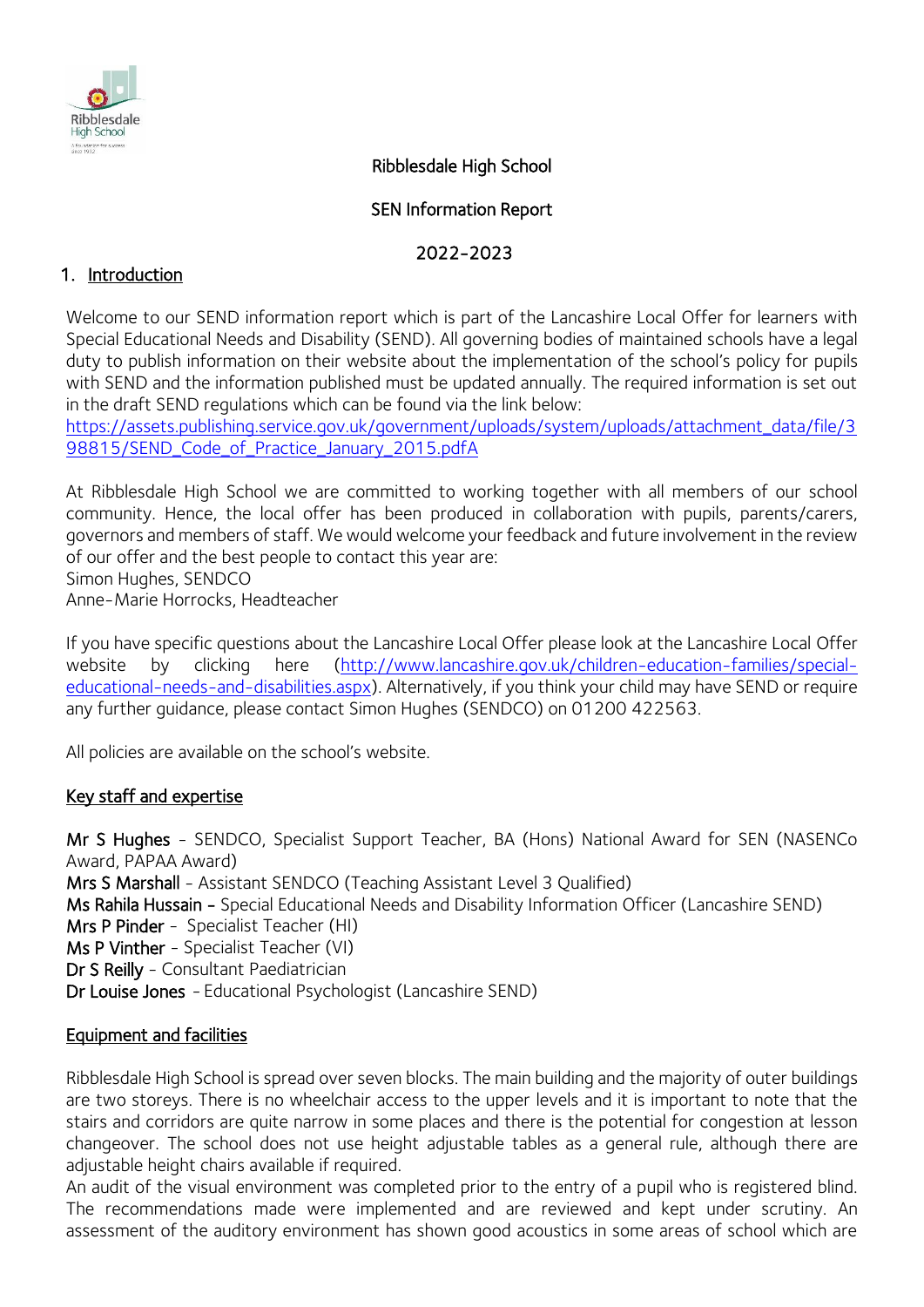carpeted and have window blinds and wall displays. However, the dining rooms, main hall and sports hall can have poor acoustics. As a school we have specialist equipment for visual and hearing impairment needs, we purchase equipment based on the needs of the individual and within the remit of the budget of the school. Where specialist equipment is needed for any pupil with SEN, a request will be made to the Senior Leadership Team of the school.

The school has a One-to-One device scheme which gives all pupils access to an electronic device. This is available to all year groups and pupils, with a continued roll out for future entrants to the school. This allows pupils to self-differentiate using applications such as the Microsoft Learning Tool and all staff receive regular training in the best use of such resources to support Quality First Teaching.

## 2. Our Approach to teaching Learners with SEND

At Ribblesdale High School we believe in participation for all. We want all adults and children to participate in learning and we celebrate all members of our community. We aim to create an inclusive culture in our school where we are responsive to the diversity of children's backgrounds, interests, experience, knowledge and skills. Most importantly, we strive to create a learning environment which is flexible enough to meet the needs of all members of our school community. We regularly monitor progress of all learners, and staff continually use assessment to inform next steps in learning. For more information on our approach please see our Teaching and Learning policy on the Ribblesdale High School website. In addition, our School Improvement Plan is focused on developing the highest standard of learning for all and the best possible outcomes for pupils.

#### Teaching approach

We are committed to making reasonable adjustments to ensure participation for all. Furthermore, all staff are aware of Equality Act 2010, noting that this legislation places specific duties on schools not to discriminate, harass or victimise a child linked to a protected characteristic defined in the Equality Act. It is also recognised that the school has a responsibility to make 'reasonable adjustments'.

The Equality Act 2010 definition of disability is:

## "A person has a disability for the purposes of this Act if (s)he has a physical or mental impairment which has a substantial and long-term adverse effect on his ability to carry out normal day-to day activities."

This definition of disability in the Equality Act includes children with long term health conditions such as asthma, diabetes, epilepsy and cancer. Children and young people with such conditions do not necessarily have SEND, but there is a significant overlap between disabled children and young people and those with SEND. Children and young people may therefore be covered by both SEN and disability legislation.

For more information about the Equality Act, the protected characteristics or duties on public bodies, please click here [\(http://www.legislation.gov.uk/ukpga/2010/15/contents\)](http://www.legislation.gov.uk/ukpga/2010/15/contents)

#### Catering for different kinds of SEND

All pupils on the SEN register at Ribblesdale High School receive support through Quality First Teaching in the classroom. Teachers also use the Pupil Passport system to enable them to differentiate for our pupils with different types of Special Educational needs such as:

- Communication and Interaction
- Cognition and Learning
- Social, Emotional and Mental Health
- Sensory and Physical

#### Identifying and assessing pupils with SEND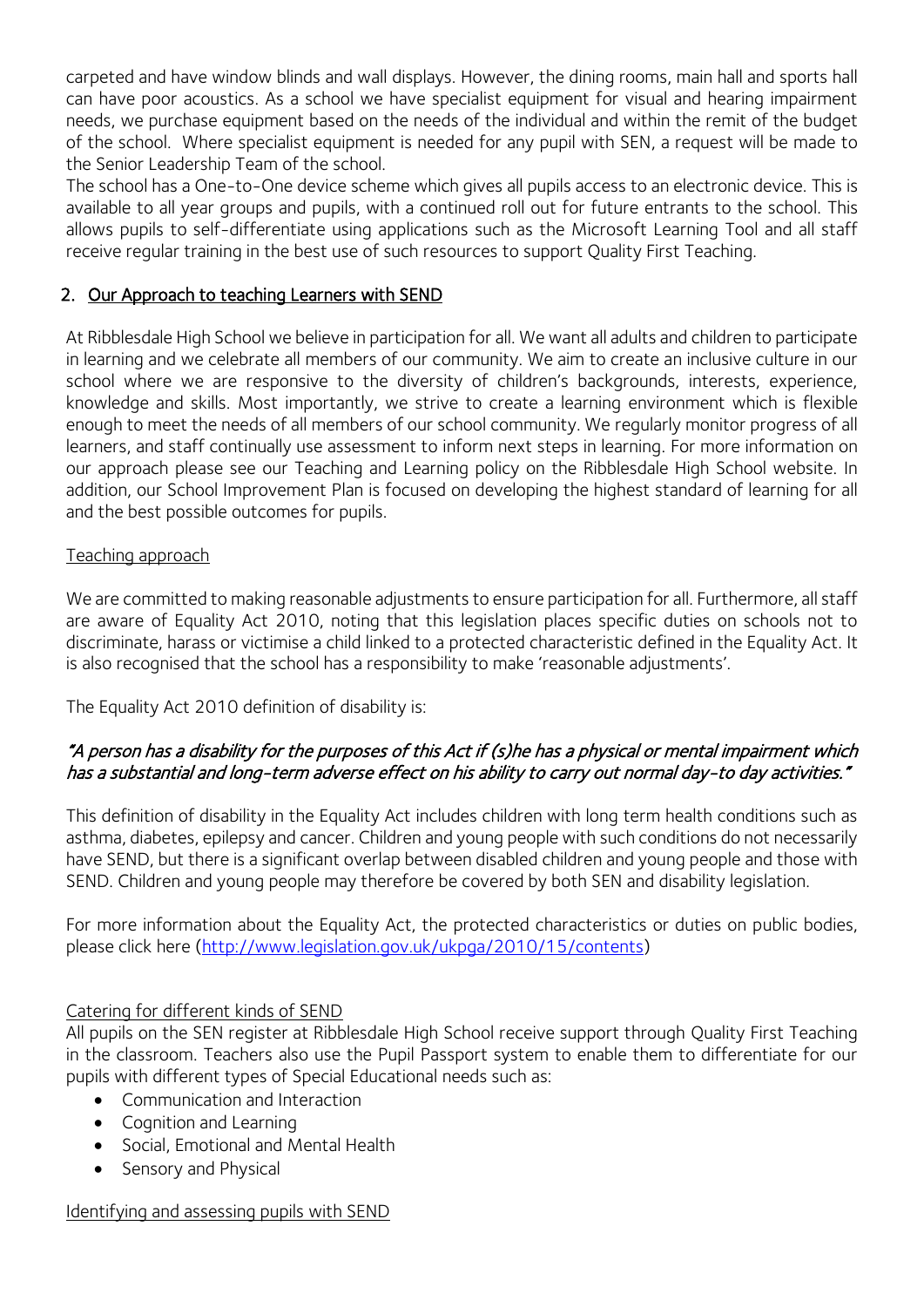At different times in their school career, a child or young person may have a special educational need. The Code of Practice 2014, defines SEN as:

## "A child or young person has SEN if they have a learning difficulty or disability which calls for special educational provision to be made for them".

A child of compulsory school age or a young person has a learning difficulty or disability if they:

- (a) Have a significantly greater difficulty in learning than the majority of others of the same age or
- (b) Have a disability which prevents or hinders them from making use of educational facilities of a kind generally provided by others of the same age in mainstream schools or mainstream post-16 institutions

Classroom Teachers, Support Staff, Parents/Carers and the learners themselves will be the first to notice a difficulty with learning. At Ribblesdale High School we ensure that the assessment of special educational needs, directly involves all of these key stakeholders. The Special Educational Needs and Disability Coordinator (SENDCO) will also support with the identification of barriers to learning. We have a range of assessment tools within school that we use in order to highlight those pupils who may have unidentified SEN.

For some learners we may need to seek advice from specialist teams, agencies or persons. In our school we have access to various specialist services provided by Lancashire County Council, which are described on the Lancashire Local Offer website available via this link [\(http://www.lancashire.gov.uk/children](http://www.lancashire.gov.uk/children-education-families/special-educational-needs-and-disabilities.aspx)[education-families/special-educational-needs-and-disabilities.aspx\)](http://www.lancashire.gov.uk/children-education-families/special-educational-needs-and-disabilities.aspx)

Ribblesdale High School has access to the Educational Psychology Service, Specialist Teachers, Speech Therapists, Occupational Therapists and a School Counsellor. We also employ an Assistant SENDCO, one Higher Level Teaching Assistant, three Teaching Assistants level 3 and seven Teaching Assistants Level 2 who support our pupils in class and small group interventions. In summary, when assessing pupils for special educational needs the methods below are the main identification tools used by the school:

- Staff concern
- Parental concern
- Dyslexia Screener
- Dyscalculia Screener
- SNAP Assessment
- Whole school monitoring systems
- Pupil concern

The SENDCO works with all staff to ensure that pupils who may need different support to that normally found within the classroom are identified as early as possible. The school has primary liaison with feeder primary schools during the summer term to identify those pupils currently at SEND Support and with an Education, Health and Care Plan. Identified pupils are assessed using standardised tests for Reading, Writing, Spelling and Mathematical ability. Updates are made annually or more frequently if needed and the school will refer to external agencies for assessment or diagnosis as appropriate (following consultation with parents/carers).

It is important to note that the school will not identify pupils as having special educational needs unless we are taking action that is 'additional to or different from' that which goes on in the classroom or elsewhere as part of our differentiated approach. The school will take into account the views of parents when assessing and meeting the needs of pupils with SEND.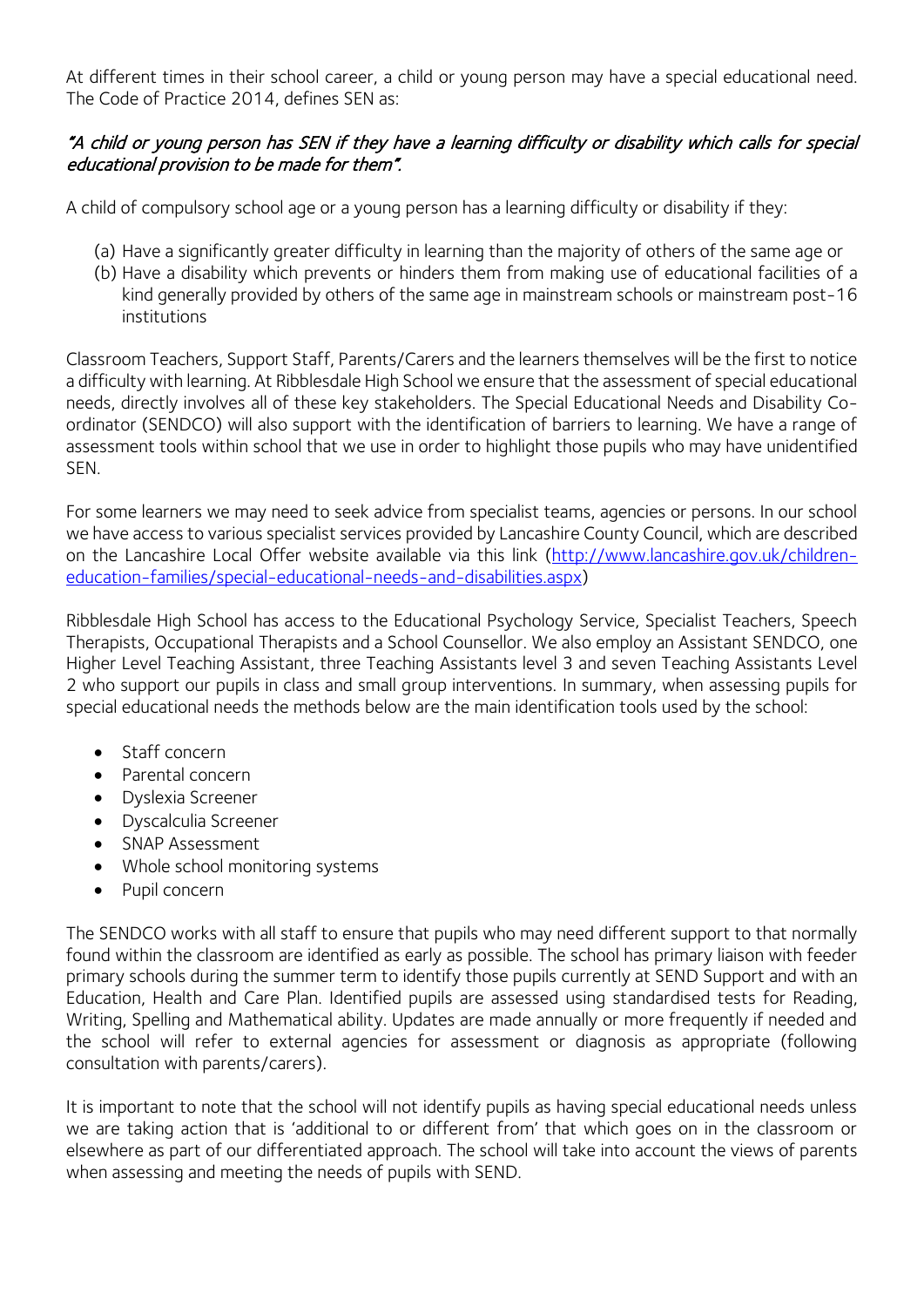Updates are made available to staff by the SENDCO, via SIMS, Microsoft Teams, staff briefings, email and face to face meetings. External training is available to support staff and within the SEND team, and staff have a range of specialist skills. These include expertise in ASD, ADHD, VI, HI, Speech and Language, Numeracy (some to advanced qualifications). As a school we work within the examination board guidelines to put into place access arrangements that are appropriate and meet the needs of the individual pupil.

Learners can fall behind in school for many reasons. They may have been absent from school, they may have attended lots of different schools and not had a consistent opportunity to learn, they may not speak English very well or at all or they may be worried about different things that distract them from learning. At Ribblesdale High School we are committed to ensuring that all learners have access to learning opportunities, and for those who are at risk of not learning, we will intervene. This does not mean that all vulnerable learners have SEND. Only those with a learning difficulty that requires special educational provision will be identified as having SEND.

Our SEND profile for 2022 shows that we have 11.8 % of children identified as having SEND, and 0.9% of those have an Educational Needs or Education, Health and Care Plan. Of those children identified as having Special Educational Needs the following breakdown applies:

- 27% linked to Cognition and Learning
- 32% linked to Specific Learning Needs
- 35% linked to Social, Emotional and Mental Health
- 2% linked to Speech, Language and communication
- 4% linked to Physical and Sensory

#### What we do to support learners with SEND at Ribblesdale High School

Every teacher is required to adapt the curriculum to ensure access to learning for all children in their class. The Teacher Standards detail the expectations on all teachers, and we at Ribblesdale High School are proud of our teachers and their development. The Teacher Standards are available via the following link: [https://assets.publishing.service.gov.uk/government/uploads/system/uploads/attachment\\_data/file/6](https://assets.publishing.service.gov.uk/government/uploads/system/uploads/attachment_data/file/665520/Teachers__Standards.pdf) [65520/Teachers\\_\\_Standards.pdf](https://assets.publishing.service.gov.uk/government/uploads/system/uploads/attachment_data/file/665520/Teachers__Standards.pdf)

Classroom based support and intervention can take place through one-to-one, small group or whole class settings. Subject based intervention is usually provided by subject specialist staff and through a team of experienced teaching assistants. Intervention can take place during or after the school day.

Literacy intervention is available through timetabled lessons and activities, it is a priority of the school designed to promote independent learning and curriculum access. There are desk top PC's and surface devices available in school to enhance the learning process and to assist identified pupils with handwriting and recording difficulties. There are a range of equipment available within school for pupils with visual difficulties and each teaching and non-teaching member of staff is given relevant training. Specialist nurses and agencies are able to provide advice and strategies for teaching pupils with SEND and medical conditions. Staff are also provided with Student passports that online key information of each pupil and recommended strategies of support.

Our teachers will use a range of strategies to adapt access to the curriculum, this might include using:

- Visual timetables
- Writing frames
- Task management boards
- Net Books, lap tops or other alternative recording devices
- Peer buddy systems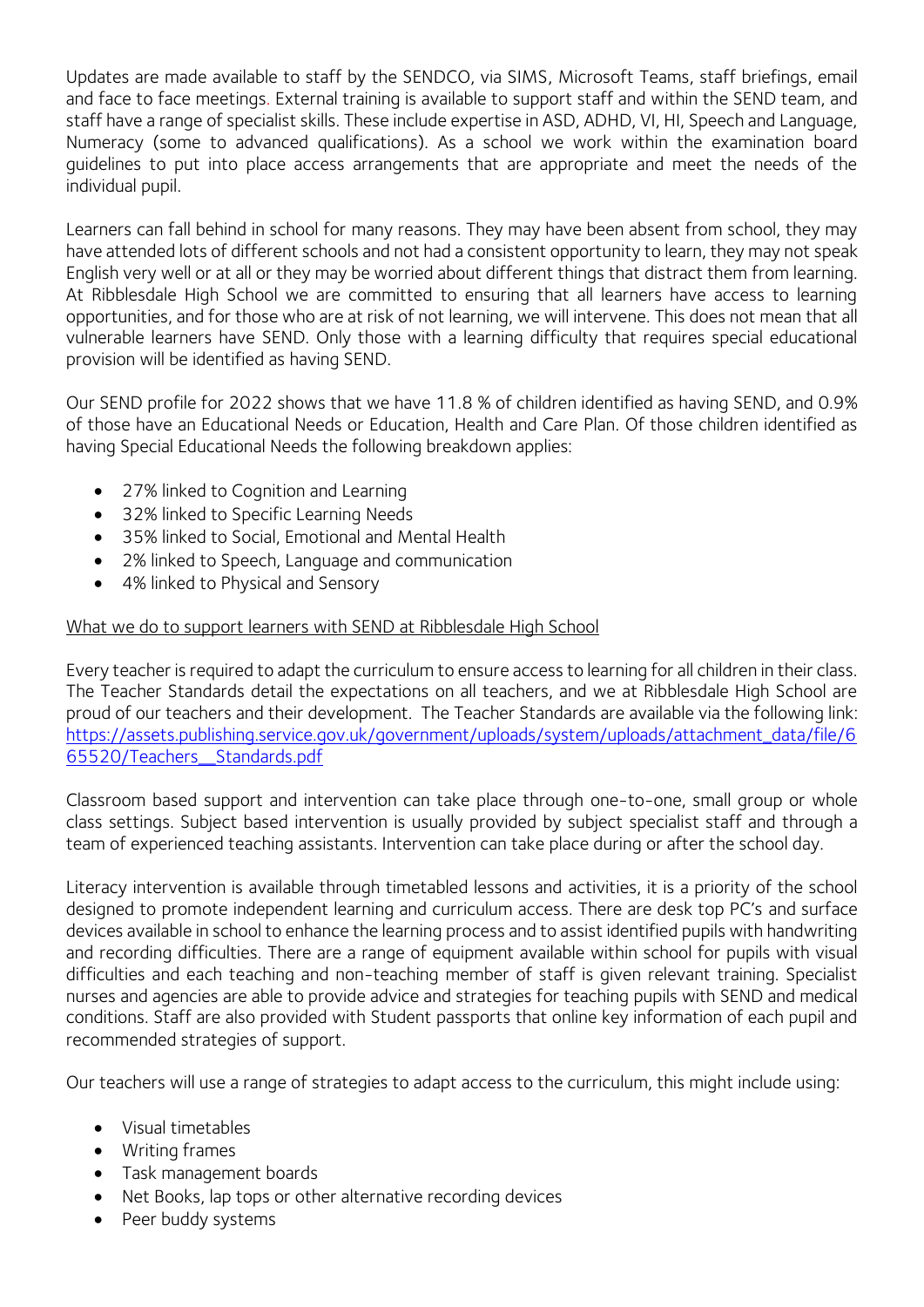- Positive behaviour rewards system
- Laptop/notebook devices- that includes software such as Immersive Reader

Each learner identified as having SEND, is entitled to support that is 'additional to or different from' a normal differentiated curriculum. The type of support is dependent on the individual learning needs and is intended to enable access to learning and overcome the barrier to learning identified. This support is described on Pupil Passports, which describes the interventions and actions that we undertake at Ribblesdale High School to support learners with SEND across the year groups. We modify the Pupil Passports regularly, and it changes every year, as our learners and their needs change.

#### Adaptations to the curriculum and learning environment

Adaptation to the curriculum are made in accordance with the Equality Act 2010, and SEN Code of Practice 2014. Assessments are modified for pupils with physical or SEN needs. Specialist equipment can/is purchased when stated in Educational Health Care Plans or Specialist Teacher recommendations. Curriculum leaders also seek advice from the SENDCO for the most appropriate level of entry for the pupils. The school also offers limited subjects as a vocational route as an educational pathway.

#### Evaluating effectiveness

Monitoring progress is an integral part of teaching and leadership within Ribblesdale High School. Parents/carers, pupils and staff are involved in reviewing the impact of interventions for learners with SEND. We follow the 'Assess, Plan, Do, Review' model and ensure that parents/carers and children are involved in each step. Before any additional provision is selected to help a child, the SENDCO, teacher, parent/carer and learner agree what the expected outcomes would be and a baseline will also be recorded, which can be used to compare the impact of the provision. Children, parents/carers and their teaching and support staff will be directly involved in reviewing progress. This review can be built in to the intervention itself, or it can be a formal meeting held at least once a term, where we all discuss progress and next steps. If a learner has an Education, Health and Care Plan (EHC plan) the same termly review conversations take place, but the EHC plan will also be formally reviewed annually.

Safeguarding all pupils effectively is a school priority and as such attendance, progress, behaviour and engagement is monitored and reported regularly, ensuring the quality of provision. Offsite provision, when utilised, is monitored carefully with reference to appropriate outcomes in line with expectations. If a learner is identified as having SEN, we will provide provision that is 'additional to or different from' the normal differentiated curriculum, intended to overcome the barrier to their learning. The SENDCO collates the impact data of interventions, to ensure that we are only using interventions that work. Progress data of all learners is collated by the whole school and monitored by teachers, senior leaders and governors. Our school data is also monitored by the Local Authority and Ofsted.

#### 3. Consulting with pupils, parents and key stakeholders

#### Parents:

The school website provides contact email addresses and telephone numbers for general enquiries. Full details on how to contact staff, and which member of staff is the most appropriate contact are given on the website. At the transition meeting for new starters to the school, key staff members are introduced to parents and pupils. Additional contact days are made available for Year 6 pupils to come and experience a working day in our school.

The school hosts annual Parent Consultation Evenings and we also offer a range of transition events where key members of the SEN team are available. We have an open-door policy but cannot always guarantee key staff will be able to see parents without an appointment, however, in an emergency the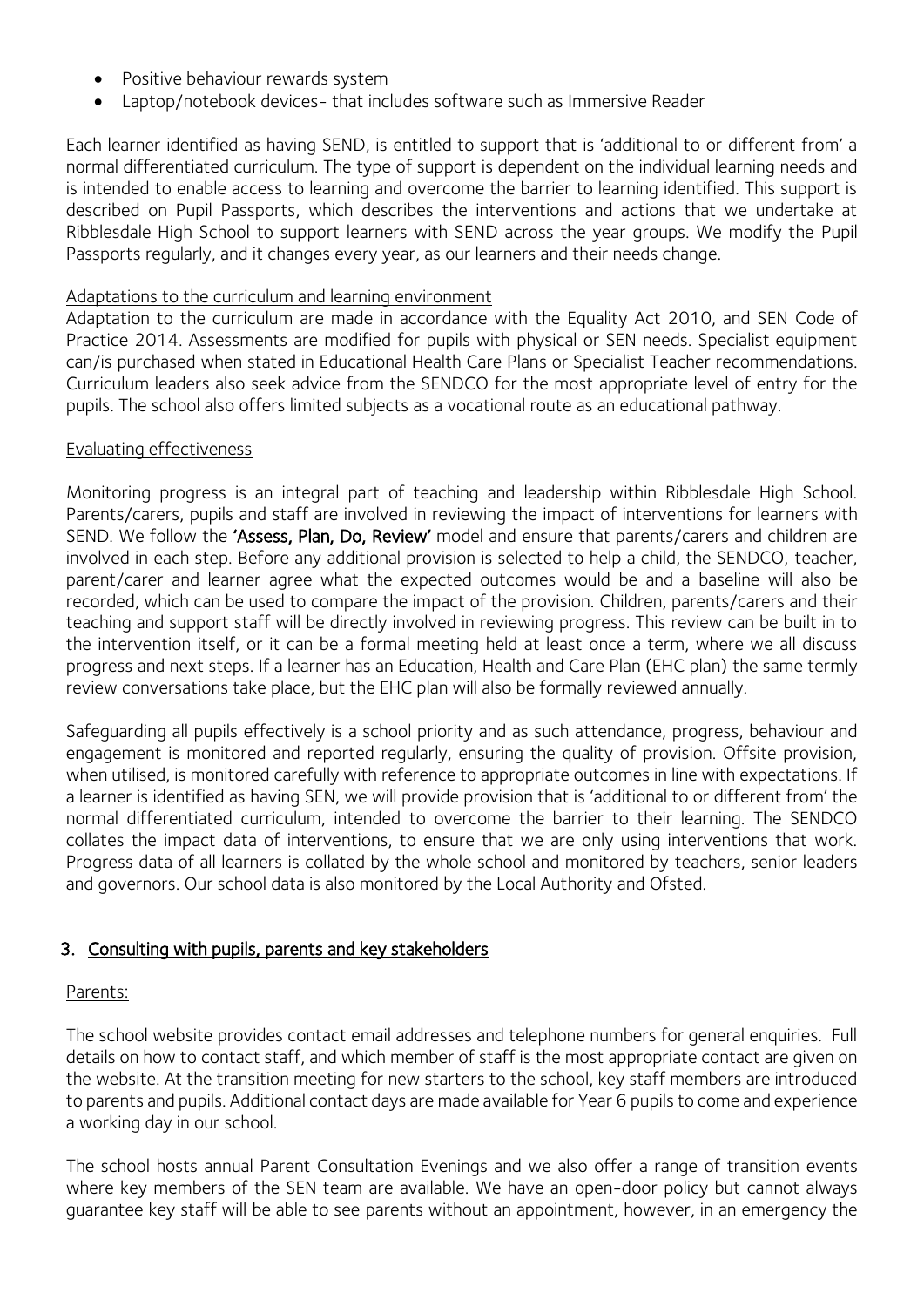Senior Leadership Team will endeavour to respond to the situation quickly and effectively. Tours of the school, including during the ordinary working day, are available on request. Interim assessment is formally reported to parents at regular intervals throughout the school year. Additional contact is expected and routinely made if there is an area for concern or celebration.

Parents are consulted regularly on key issues. Pupil Passports are made available to parents twice in an academic year where information and feedback can be provided to enhance to accuracy of pupil information. There is a strong parent representation within the school governing body and when a vacancy arises or a term of office expires, vacancies are advertised via the website and by letters home. Parents then apply for the vacant positions as set out under the constitution. There is also a governor linked with SEN who reports back to the full governing body. The Home/School agreement is signed at the start of each academic year and explicitly supports safety and safeguarding for all. Parents are encouraged to complete feedback information sheets and questionnaires after visits to school, Parents Consultation Evenings as well as web site feedback. Reports emphasise the involvement of key agencies and the impact in each case. This leads to regular and comprehensive reviews of provision.

#### Pupil:

The school has an active buddy system running across the year groups, enabling older pupils to support and mentor younger or more vulnerable pupils. Ribblesdale School has a strong pupil voice system; pupils are asked to complete pupil voice questionnaires about school, their learning and wellbeing on a regular basis. There are key student leader roles from which regular feedback is obtained. Pupils are involved in active citizenship and enrichment programmes, designed to develop pupil's life experience and skills. Pupils with additional needs are able to make their views known through the pupil's advice during Annual Reviews, as are parents.

#### Involving key stakeholders

The school works closely with other agencies to focus on the identification and provision for those children who have an educational need. All the services involved with the school are regarded as being part of a working partnership whose aim is to provide, as highlighted in the Code of Practice (0-25), an integrated, high quality, holistic support, which focuses on the needs of the child. The following services/agencies are available:

- Educational Psychology
- Inclusion Development Support Services (IDSS)
- Lancashire Information and Advice Service (IAS)
- Ethnic Minority Achievement
- Lancashire Education Medical Services
- Speech and Language Therapy
- Sensory and physical impairment (IDSS)
- Emotional and behaviour support
- Social Care
- Health Services
- East Lancashire Child and Adolescent Services (ELCAS)
- Child and Family Wellbeing Service
- Colleges and primary schools

# 4. Transition support

Transition is a part of life for all learners. This can be transition to a new class in school, having a new teacher, or moving on to another school, training provider or moving in to employment. Ribblesdale High School is committed to working in partnership with children, families and other providers to ensure positive transitions occur. Planning for transition is part of our provision for all learners with SEND.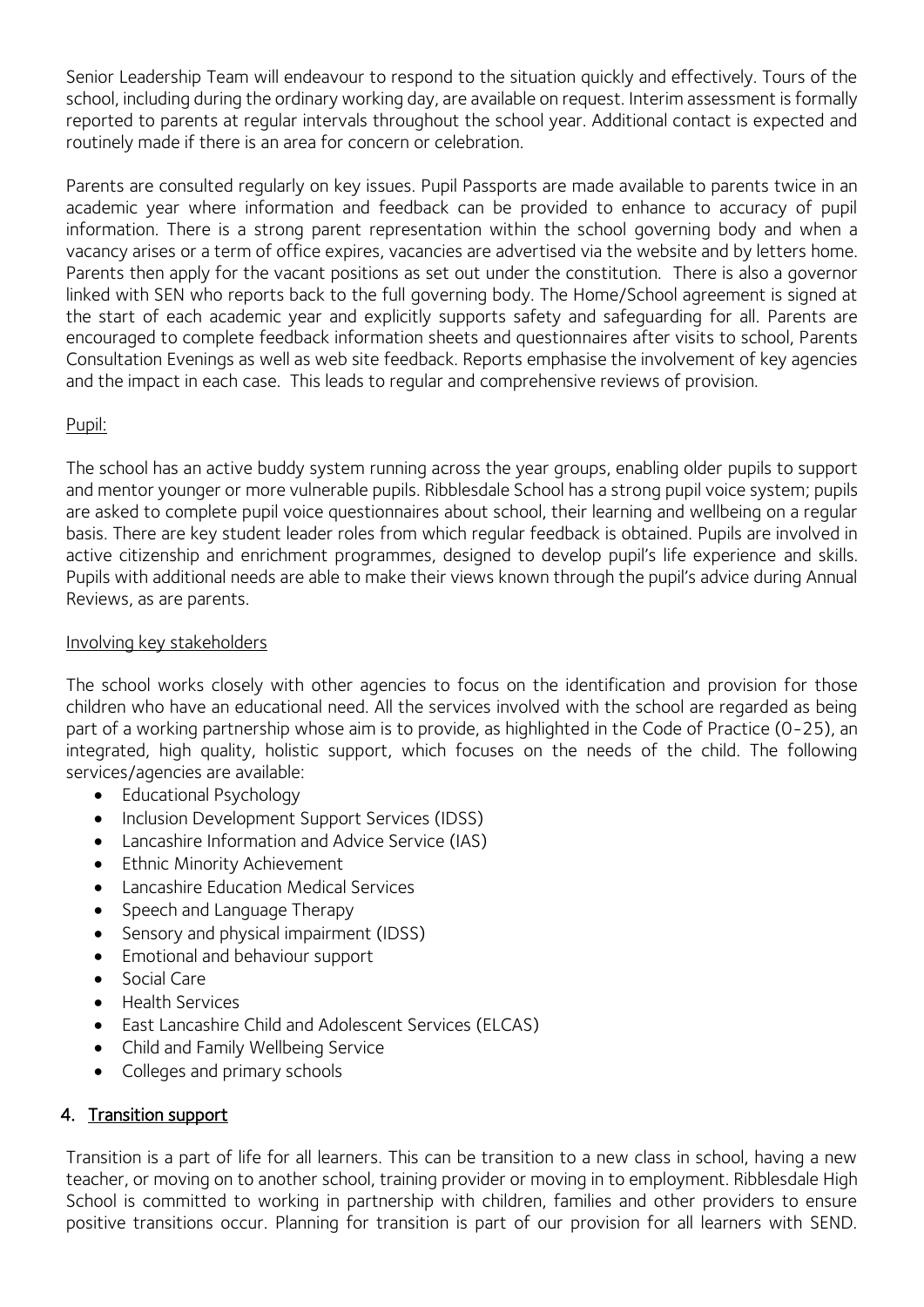Moving classes will be discussed with you and your child. Transition to secondary school will be discussed from the summer term of their Year 5, to ensure time for planning and preparation. Our partner primary schools are supportive and welcome contact and there is regular liaison through involvement in annual reviews, transition meetings, the Year 7 Pastoral Team and through regular lessons being taught by specialist subject staff in some of the feeder primary schools. Close liaison with other secondary schools and post 16 providers takes place through joint applied courses which pupils with special educational needs are encouraged to follow. Liaison between local area SENDCOs takes place every term and meetings are held for Lancashire SENDCO's three times a year where information is disseminated, and best practice shared. The school works with feeder primary schools and IAS from Year 5 through to arrival in year 7. The school holds an Open Evening each year in September and parents are encouraged to attend and follow up meetings are offered on a one to one basis with the SENDCO. Transition visits start in the spring term for some students, following early liaison with feeder schools and individuals and small groups of students are given increasing access to the school, via pre-arranged visits. Year 6 students are also invited to join in Taster Day activities.

# 5. Inclusivity in activities

All learners should have the same opportunity to access extra-curricular activities. At Ribblesdale High School in we offer a range of additional clubs and activities and these can be found on our school website. The school does not offer childcare before or after school. Breakfast is available each day from the dining room. There is a range of extra-curricular activities available to all pupils. Some charges are applicable e.g. transport costs and individual music tuition. Activities include sport, music, debating and drama. The school provides enrichment opportunities from Year 7 - 11, as part of the whole school curriculum. All clubs, activities and trips are available to all pupils, but may be subject to risk assessment and some trips and visits are subject to a voluntary contribution from parents/carers. The school operates a buddy system through which older pupils offer guidance, help and friendship support to younger students. The school makes the Hub available to socially or emotionally vulnerable pupils and actively promotes social integration and friendship support under the supervision of adults. Teachers, support staff and other adults will signpost vulnerable young people to the Learning Centre for support.

Every child in Year 10 has the opportunity to take part in work experience. The SENDCO liaises with the Careers Information and Guidance Coordinator responsible for work experience to ensure appropriate placements for pupils with SEND. There are opportunities for vocational courses for pupils with SEND where appropriate.

# 6. Online safety

# 7.

Safeguarding is of paramount important to all staff in school and we recognise our duty in terms of online safety. Further information can be found in our Child Protection and Online Learning policies. There is also online safety training and awareness session provided by the school and where necessary this is differentiated for our SEN pupils.

[Statutory Information | Ribblesdale](https://ribblesdale.org/statutory-information/)

# 8. Handling complaints

Parents are partners with the school and are welcome to query decisions made by the school through the school's designated channels as laid down in the school documentation. The Local Authority complaints procedure adopted by Ribblesdale High School will be followed. If on pursuing a complaint the parents are not wholly satisfied with the response of the school, they may wish to seek further advice/assistance from the Local Authority. If at this point, they do not agree with the school's and Local Authority's decision, they have the right to appeal to the authority's SEND Tribunal.